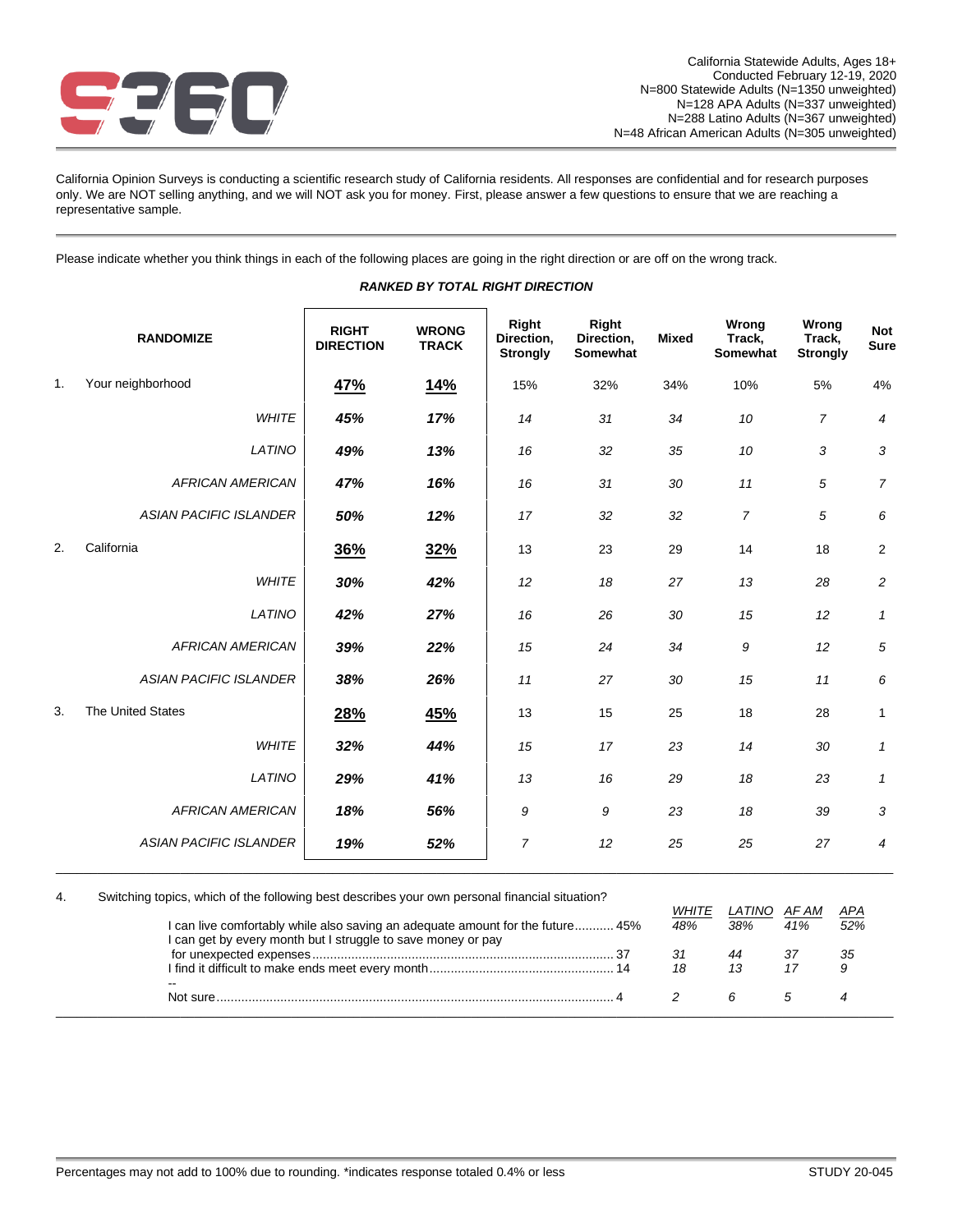

Please indicate whether you are very satisfied, somewhat satisfied, somewhat dissatisfied, or very dissatisfied with each of the items listed below.

|    | <b>RANDOMIZE</b>                                     | <b>TOTAL</b><br>SATISF. | <b>TOTAL</b><br><b>DISSATISF.</b> | Very<br><b>Satisfied</b> | Somewhat<br><b>Satisfied</b> | Somewhat<br><b>Dissatisfied</b> | Very<br><b>Dissatisfied</b> | Not<br><b>Sure</b> |
|----|------------------------------------------------------|-------------------------|-----------------------------------|--------------------------|------------------------------|---------------------------------|-----------------------------|--------------------|
| 5. | The quality of education and schools in<br>your area | 57%                     | 36%                               | 16%                      | 41%                          | 24%                             | 12%                         | 8%                 |
|    | WHITE                                                | 54%                     | 36%                               | 16                       | 38                           | 25                              | 12                          | 10                 |
|    | LATINO                                               | 56%                     | 39%                               | 16                       | 40                           | 27                              | 13                          | $\sqrt{5}$         |
|    | <b>AFRICAN AMERICAN</b>                              | 50%                     | 37%                               | 12                       | 38                           | 19                              | 18                          | 13                 |
|    | <b>ASIAN PACIFIC ISLANDER</b>                        | 62%                     | 30%                               | 19                       | 44                           | 23                              | $\overline{7}$              | 8                  |
| 6. | Crime and public safety in your area                 | 54%                     | <u>43%</u>                        | 14                       | 39                           | 27                              | 17                          | 3                  |
|    | <b>WHITE</b>                                         | 54%                     | 43%                               | 15                       | 40                           | 27                              | 15                          | 3                  |
|    | LATINO                                               | 52%                     | 45%                               | 15                       | 37                           | 27                              | 18                          | $\overline{c}$     |
|    | <b>AFRICAN AMERICAN</b>                              | 53%                     | 43%                               | 12                       | 40                           | 22                              | 20                          | 5                  |
|    | <b>ASIAN PACIFIC ISLANDER</b>                        | 58%                     | 38%                               | 15                       | 42                           | 23                              | 15                          | 4                  |
| 7. | The cost of your health care                         | 50%                     | 45%                               | 17                       | 33                           | 23                              | 21                          | 5                  |
|    | <b>WHITE</b>                                         | 49%                     | 47%                               | 17                       | 32                           | 22                              | 25                          | 5                  |
|    | LATINO                                               | 52%                     | 41%                               | 16                       | 35                           | 23                              | 19                          | $\overline{7}$     |
|    | <b>AFRICAN AMERICAN</b>                              | 55%                     | 39%                               | 28                       | 27                           | 14                              | 25                          | 6                  |
|    | <b>ASIAN PACIFIC ISLANDER</b>                        | 44%                     | 52%                               | 12                       | 32                           | 32                              | 20                          | 4                  |
| 8. | The amount of money you are paying<br>for your home  | 49%                     | 43%                               | 18                       | 31                           | 22                              | 21                          | 8                  |
|    | <b>WHITE</b>                                         | 53%                     | 40%                               | 24                       | 30                           | 19                              | 21                          | $\overline{7}$     |
|    | LATINO                                               | 47%                     | 46%                               | 13                       | 34                           | 25                              | 22                          | $\overline{7}$     |
|    | <b>AFRICAN AMERICAN</b>                              | 44%                     | 46%                               | 19                       | 25                           | 23                              | 23                          | 10                 |
|    | <b>ASIAN PACIFIC ISLANDER</b>                        | 47%                     | 46%                               | 15                       | 32                           | 25                              | 21                          | $\overline{7}$     |
| 9. | The condition of the economy in<br>California        | $\mathbf{u}$            | 55%                               | 8                        | 32                           | 30                              | 25                          | $\,$ 5 $\,$        |
|    | WHITE                                                | 37%                     | 58%                               | 8                        | 29                           | 30                              | 28                          | $\sqrt{5}$         |
|    | LATINO                                               | 43%                     | 55%                               | 9                        | 34                           | 29                              | 25                          | $\mathfrak{3}$     |
|    | <b>AFRICAN AMERICAN</b>                              | 35%                     | 57%                               | 8                        | 27                           | 29                              | 28                          | 8                  |
|    | <b>ASIAN PACIFIC ISLANDER</b>                        | 47%                     | 46%                               | $10\,$                   | $38\,$                       | 28                              | $18\,$                      | $\overline{7}$     |

*RANKED BY TOTAL SATISFIED*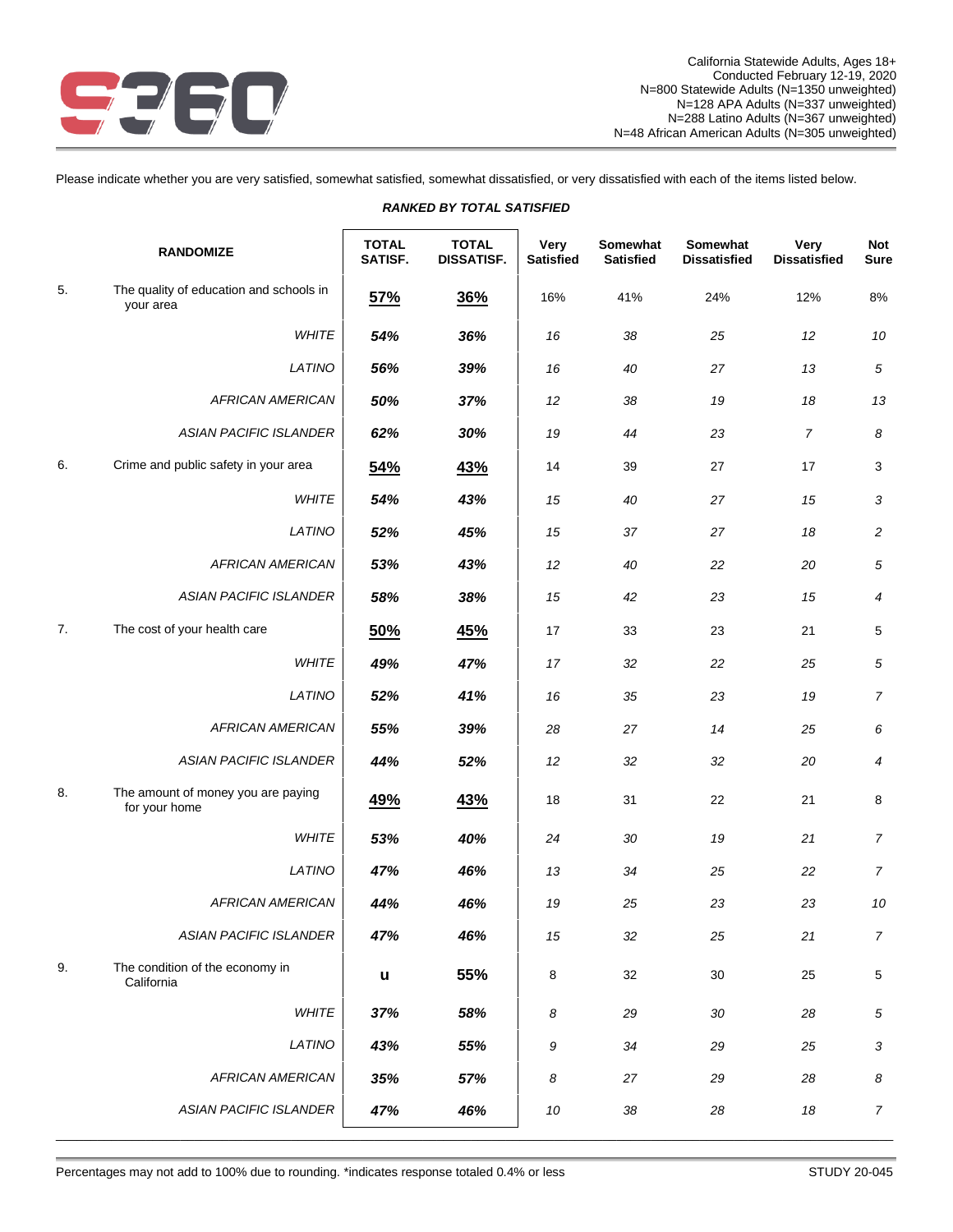

Now, let's turn to a different topic. Some of these questions may touch on sensitive subjects, but we appreciate you reading and responding honestly to each one. This is a research study hoping to learn more about people's honest attitudes. Please remember that your responses are confidential.

10. Overall, would you say that the neighborhood in which you live is very racially diverse, somewhat racially diverse, just a little racially diverse, or not racially diverse at all?

| A LITTLE / NOT DIVERSE AT ALL31% | IOIAL | <i>WHITE</i><br>66%<br>33% | LATINO<br>64%<br>32% | AF AM<br>67%<br>30% | <u>APA</u><br>71%<br>26% |
|----------------------------------|-------|----------------------------|----------------------|---------------------|--------------------------|
|                                  |       | 27%                        | 26%                  | 26%                 | 25%                      |
|                                  |       | 39                         | 38                   | 41                  | 47                       |
|                                  |       | 24<br>25                   |                      | 24                  | 20                       |
| $- -$                            |       | 9                          | $\overline{7}$       | 6                   | 6                        |
|                                  |       |                            | 3                    |                     |                          |

Below is a list of different racial or ethnic groups. Thinking about your everyday life, how often do you personally interact with people of that race or ethnicity? If the race or ethnicity is your own, please still answer in terms of how often you interact with other people of your same race or ethnicity.

|     | <b>RANDOMIZE</b>                             | FRQ/SMT                 | <b>RAR/NEV</b> | Freq.      | Some. | Rarely | Nev.             | <b>Not Sure</b>     |                |
|-----|----------------------------------------------|-------------------------|----------------|------------|-------|--------|------------------|---------------------|----------------|
| 11. | Caucasians, or white people                  | TOTAL                   | 88%            | <u>11%</u> | 57%   | 31%    | 9%               | 2%                  | 1%             |
|     |                                              | WHITE                   | 96%            | 4%         | 75    | 21     | $\overline{4}$   | $\star$             | $\star$        |
|     |                                              | LATINO                  | 82%            | 18%        | 46    | 36     | 16               | 3                   |                |
|     |                                              | <b>AFRICAN AMERICAN</b> | 88%            | 11%        | 49    | 39     | $\boldsymbol{9}$ | $\overline{c}$      | 1              |
|     | <b>ASIAN PACIFIC ISLANDER</b>                |                         | 82%            | 16%        | 45    | 37     | 11               | 5                   | $\overline{c}$ |
| 12. | Latino people, or people of Hispanic descent | TOTAL                   | 88%            | <u>12%</u> | 56    | 32     | $10$             | $\overline{c}$      | $\mathbf{1}$   |
|     |                                              | WHITE                   | 90%            | 10%        | 52    | 38     | $\overline{7}$   | 3                   |                |
|     |                                              | LATINO                  | 93%            | 7%         | 71    | 22     | $\overline{7}$   | ÷,                  |                |
|     |                                              | <b>AFRICAN AMERICAN</b> | 90%            | 8%         | 56    | 34     | $\overline{7}$   | $\mathbf{1}$        | $\overline{c}$ |
|     | <b>ASIAN PACIFIC ISLANDER</b>                |                         | 72%            | 27%        | 30    | 41     | 22               | 5                   | $\mathbf{1}$   |
| 13. | Asians, or people of Asian descent           | <b>TOTAL</b>            | <u>70%</u>     | 30%        | 31    | 39     | 24               | 5                   | $\mathbf{1}$   |
|     |                                              | WHITE                   | 71%            | 29%        | 29    | 42     | 25               | 4                   |                |
|     |                                              | LATINO                  | 62%            | 37%        | 25    | 37     | 29               | 8                   | 1              |
|     |                                              | <b>AFRICAN AMERICAN</b> | 64%            | 34%        | 26    | 39     | 29               | 5                   | 1              |
|     | <b>ASIAN PACIFIC ISLANDER</b>                |                         | 87%            | 12%        | 56    | 31     | $11$             | $\pmb{\mathcal{1}}$ | $\mathbf{1}$   |
| 14. | African-Americans, or black people           | <b>TOTAL</b>            | 70%            | 30%        | 28    | 42     | 25               | 5                   | 1              |
|     |                                              | <b>WHITE</b>            | 74%            | 25%        | 27    | 47     | 22               | 4                   |                |
|     |                                              | LATINO                  | 66%            | 33%        | 28    | 38     | 29               | 4                   | 1              |
|     |                                              | <b>AFRICAN AMERICAN</b> | 85%            | 14%        | 58    | 27     | 14               | $\mathbf{1}$        |                |
|     | <b>ASIAN PACIFIC ISLANDER</b>                |                         | 57%            | 41%        | 18    | 40     | 32               | 9                   | $\overline{c}$ |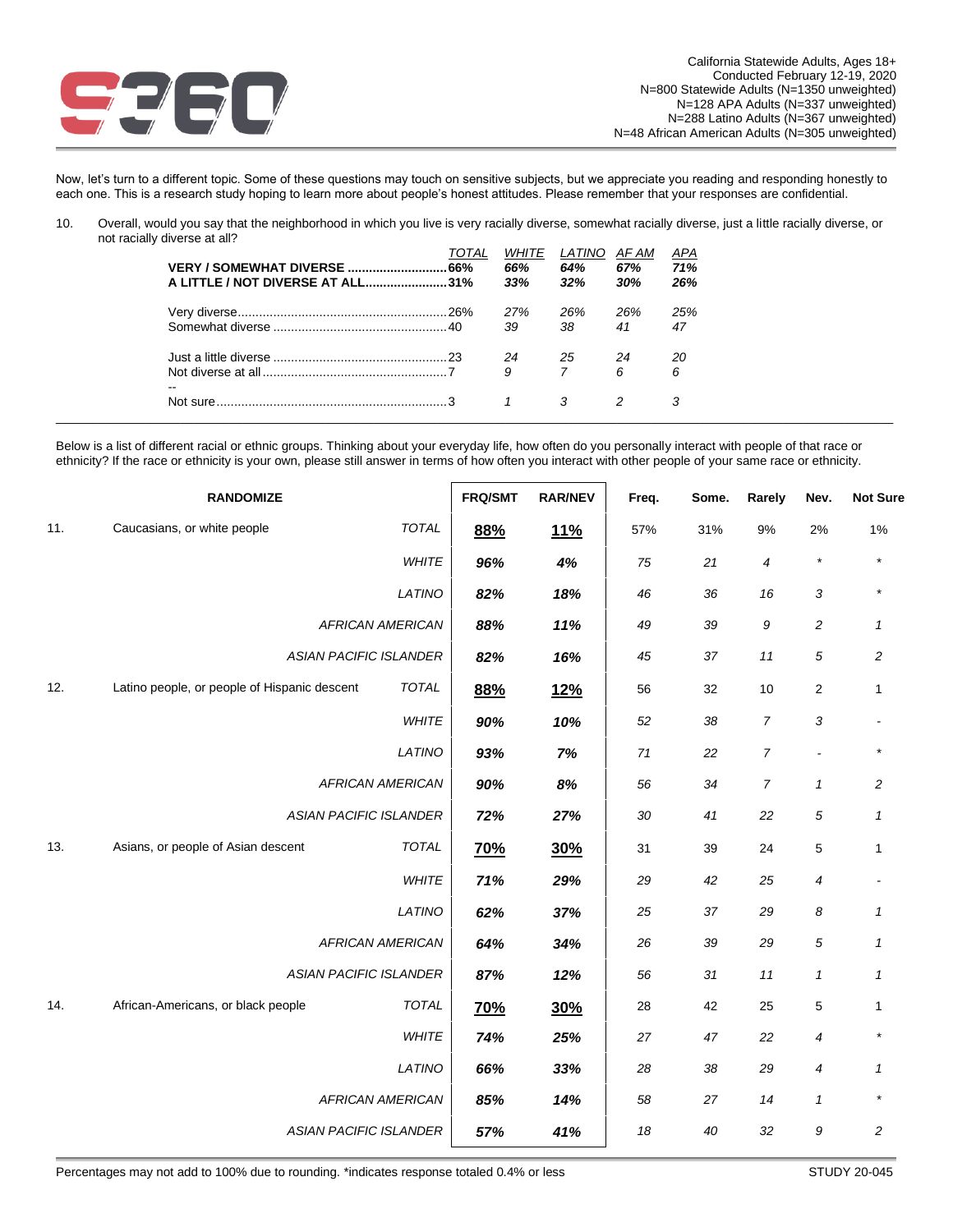

Do you think relations between people of different races are excellent, good, just fair, or poor in each of the following places:

# *RANKED BY TOTAL EXCELLENT / GOOD*

|     |                   | <b>RANDOMIZE</b>              | EXC/<br>GOOD | FAIR /<br><b>POOR</b> | <b>Excellent</b> | Good | Just<br>Fair | Poor           | Not<br><b>Sure</b>      |
|-----|-------------------|-------------------------------|--------------|-----------------------|------------------|------|--------------|----------------|-------------------------|
| 15. | Your neighborhood | <b>TOTAL</b>                  | <b>72%</b>   | <b>26%</b>            | 23%              | 49%  | 21%          | 5%             | 2%                      |
|     |                   | <b>WHITE</b>                  | 78%          | 21%                   | 24               | 54   | 16           | 5              | $\boldsymbol{2}$        |
|     |                   | LATINO                        | 70%          | 27%                   | 24               | 46   | 24           | $\overline{4}$ | $\overline{c}$          |
|     |                   | <b>AFRICAN AMERICAN</b>       | 60%          | 36%                   | 15               | 45   | 27           | 8              | 4                       |
|     |                   | <b>ASIAN PACIFIC ISLANDER</b> | 71%          | 27%                   | 20               | 50   | 22           | 5              | $\overline{c}$          |
| 16. | California        | <b>TOTAL</b>                  | 57%          | <u>41%</u>            | 13               | 44   | 31           | 10             | $\overline{\mathbf{c}}$ |
|     |                   | <b>WHITE</b>                  | 56%          | 43%                   | 9                | 47   | 30           | 12             | 1                       |
|     |                   | LATINO                        | 60%          | 40%                   | 17               | 43   | 31           | 9              | 1                       |
|     |                   | <b>AFRICAN AMERICAN</b>       | 46%          | 50%                   | 13               | 33   | 37           | 13             | $\boldsymbol{4}$        |
|     |                   | <b>ASIAN PACIFIC ISLANDER</b> | 59%          | 38%                   | 14               | 46   | 30           | 8              | $\overline{c}$          |
| 17. | The United States | <b>TOTAL</b>                  | 32%          | 67%                   | 9                | 22   | 38           | 29             | $\boldsymbol{2}$        |
|     |                   | WHITE                         | 32%          | 67%                   | 7                | 25   | 39           | 28             | 1                       |
|     |                   | LATINO                        | 36%          | 63%                   | 14               | 22   | 37           | 26             | 1                       |
|     |                   | <b>AFRICAN AMERICAN</b>       | 23%          | 73%                   | 6                | 17   | 30           | 43             | 4                       |
|     |                   | <b>ASIAN PACIFIC ISLANDER</b> | 28%          | 68%                   | 7                | 21   | 37           | 32             | 4                       |
|     |                   |                               |              |                       |                  |      |              |                |                         |

18. Would you say relations between people of different races are getting better, staying about the same, or getting worse in the **United States**?

| 22%<br>19%<br>16%<br>15% |
|--------------------------|
| 32<br>33<br>40<br>41     |
| 39<br>36<br>46<br>42     |
| $\sim$ $\sim$            |
| $\mathcal{F}$            |

19. Would you say relations between people of different races are getting better, staying about the same, or getting worse in **California**?

|               | TOTAL |     | WHITE LATINO AFAM |     | <u>APA</u> |
|---------------|-------|-----|-------------------|-----|------------|
|               |       | 20% | 24%               | 19% | 18%        |
|               |       | 52  | 48                | 47  | -57        |
|               |       | -23 | 23                | 26  | 21         |
| $\sim$ $\sim$ |       |     |                   |     |            |
|               |       |     | $\overline{a}$    |     |            |
|               |       |     |                   |     |            |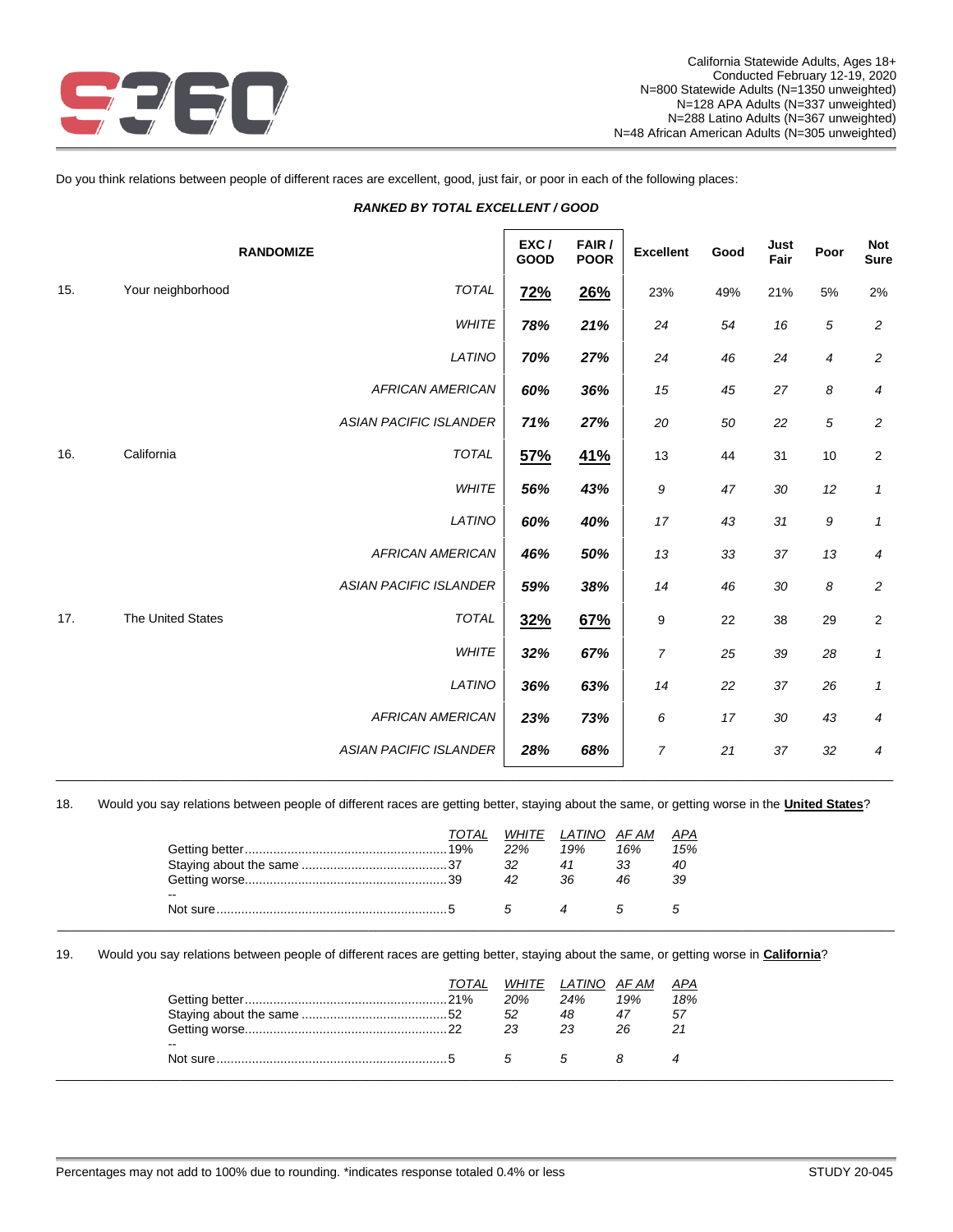

Turning to a different topic, how important are each of the following to your identity and how you think about yourself?

|                  | RANKED BY EXTREMELY / SOMEWHAT IMPORTANT |                               |                                  |                            |                               |                       |                              |                                   |                    |  |  |  |  |
|------------------|------------------------------------------|-------------------------------|----------------------------------|----------------------------|-------------------------------|-----------------------|------------------------------|-----------------------------------|--------------------|--|--|--|--|
| <b>RANDOMIZE</b> |                                          |                               | <b>TOTAL</b><br><b>IMPORTANT</b> | <b>TOTAL</b><br><b>NOT</b> | <b>Extremely</b><br>Important | Somewhat<br>Important | <b>Not Very</b><br>Important | <b>Not</b><br>Important<br>at All | <b>Not</b><br>Sure |  |  |  |  |
| 20.              | <b>Being American</b>                    | <b>TOTAL</b>                  | 80%                              | <b>18%</b>                 | 48%                           | 32%                   | 11%                          | 6%                                | 2%                 |  |  |  |  |
|                  |                                          | WHITE                         | 83%                              | 15%                        | 52                            | 31                    | 9                            | 6                                 | $\overline{c}$     |  |  |  |  |
|                  |                                          | LATINO                        | 76%                              | 22%                        | 45                            | 31                    | 15                           | 6                                 | $\overline{c}$     |  |  |  |  |
|                  |                                          | <b>AFRICAN AMERICAN</b>       | 79%                              | 18%                        | 58                            | 21                    | 13                           | 5                                 | 3                  |  |  |  |  |
|                  |                                          | <b>ASIAN PACIFIC ISLANDER</b> | 84%                              | 15%                        | 43                            | 41                    | 9                            | $\overline{7}$                    |                    |  |  |  |  |
| 21.              | Your gender identity                     | <b>TOTAL</b>                  | 75%                              | 23%                        | 43                            | 32                    | 15                           | 9                                 | $\overline{2}$     |  |  |  |  |
|                  |                                          | 70%                           | 27%                              | 38                         | 32                            | 16                    | 11                           | 3                                 |                    |  |  |  |  |
|                  |                                          | 79%                           | 19%                              | 48                         | 31                            | 12                    | $\overline{7}$               | $\mathbf{1}$                      |                    |  |  |  |  |
|                  | <b>AFRICAN AMERICAN</b>                  | 82%                           | 17%                              | 59                         | 23                            | 11                    | 6                            | $\mathbf{1}$                      |                    |  |  |  |  |
|                  |                                          | <b>ASIAN PACIFIC ISLANDER</b> | 75%                              | 23%                        | 37                            | 39                    | 15                           | 8                                 | $\mathbf{1}$       |  |  |  |  |
| 22.              | Living in California                     | <b>TOTAL</b>                  | 74%                              | 24%                        | 32                            | 42                    | 17                           | 7                                 | $\overline{2}$     |  |  |  |  |
|                  |                                          | <b>WHITE</b>                  | 63%                              | 34%                        | 25                            | 38                    | 22                           | 12                                | 3                  |  |  |  |  |
|                  |                                          | LATINO                        | 80%                              | 18%                        | 36                            | 44                    | 14                           | 3                                 | $\overline{c}$     |  |  |  |  |
|                  |                                          | <b>AFRICAN AMERICAN</b>       |                                  | 21%                        | 41                            | 36                    | 16                           | $\sqrt{5}$                        | $\overline{c}$     |  |  |  |  |
|                  |                                          | <b>ASIAN PACIFIC ISLANDER</b> | 84%                              | 13%                        | 35                            | 49                    | 9                            | 4                                 | 3                  |  |  |  |  |
| 23.              | Your race                                | <b>TOTAL</b>                  | 71%                              | 27%                        | 33                            | 38                    | 18                           | 10                                | $\sqrt{2}$         |  |  |  |  |
|                  |                                          | WHITE                         | 54%                              | 44%                        | 19                            | 35                    | 28                           | 16                                | $\overline{c}$     |  |  |  |  |
|                  |                                          | LATINO                        | 80%                              | 18%                        | 43                            | 37                    | 11                           | $\overline{7}$                    | $\sqrt{2}$         |  |  |  |  |
|                  |                                          | <b>AFRICAN AMERICAN</b>       | 91%                              | $8\%$                      | 65                            | 25                    | 4                            | 4                                 | $\mathbf{1}$       |  |  |  |  |
|                  |                                          | <b>ASIAN PACIFIC ISLANDER</b> | 84%                              | 16%                        | 34                            | 39                    | $13\,$                       | $\sqrt{3}$                        | $\star$            |  |  |  |  |
| 24.              | Your political party                     | TOTAL                         | 56%                              | 40%                        | 22                            | 34                    | 24                           | $16$                              | $\,$ 5 $\,$        |  |  |  |  |
|                  |                                          | WHITE                         | 55%                              | 41%                        | 24                            | 32                    | 24                           | 17                                | 4                  |  |  |  |  |
|                  |                                          | LATINO                        | 60%                              | 36%                        | 24                            | $37\,$                | $20\,$                       | $16\,$                            | 4                  |  |  |  |  |
|                  |                                          | <b>AFRICAN AMERICAN</b>       | 59%                              | 37%                        | $32\,$                        | 27                    | 22                           | $15\,$                            | $\boldsymbol{4}$   |  |  |  |  |

*ASIAN PACIFIC ISLANDER 52% 41% 14 38 25 16 7*

Percentages may not add to 100% due to rounding. \*indicates response totaled 0.4% or less STUDY 20-045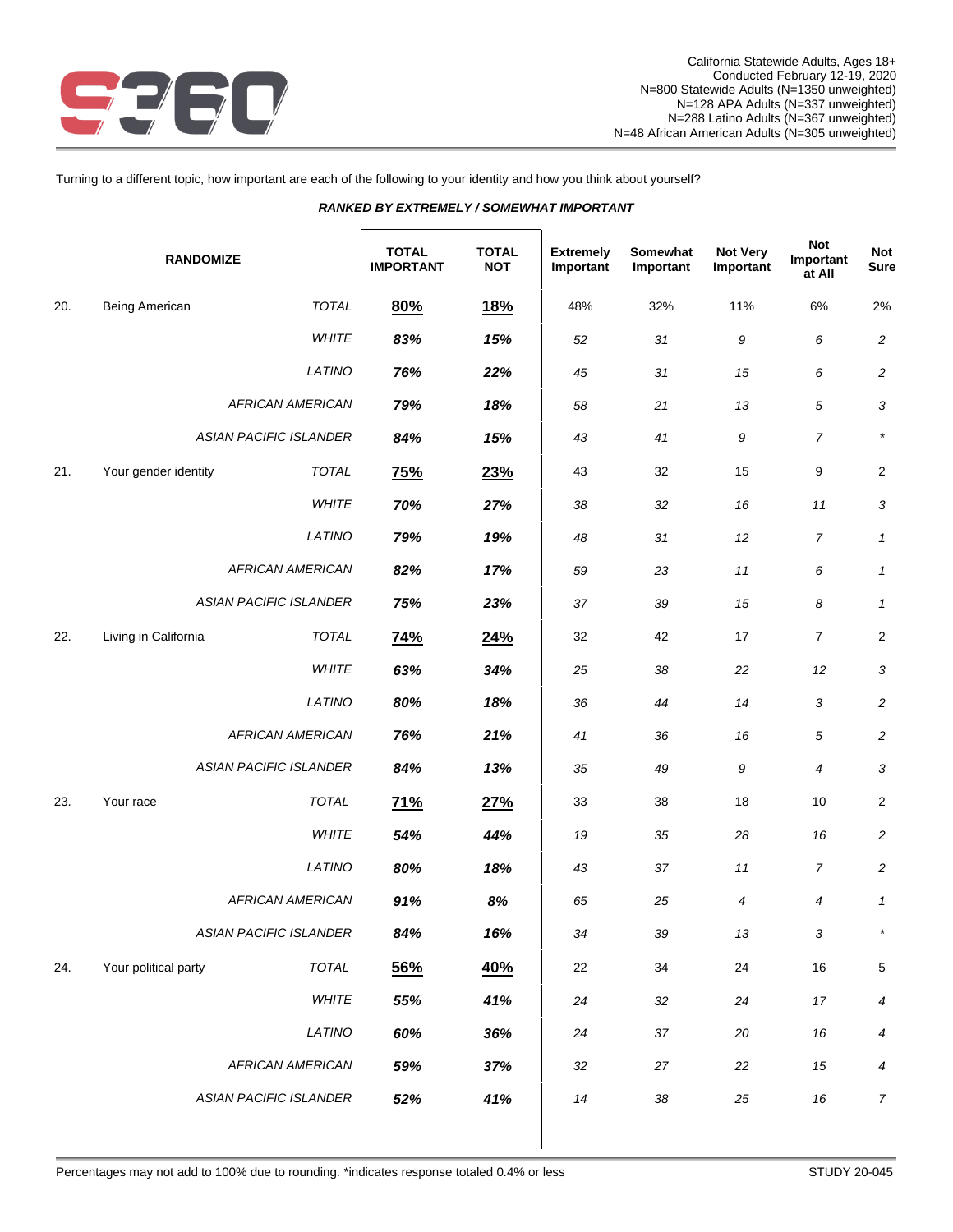

| 25. | Your religion | <b>TOTAL</b>                  | 55% | <u>41%</u> | 30 | 25 | 18 | 23 | 4              |
|-----|---------------|-------------------------------|-----|------------|----|----|----|----|----------------|
|     |               | <b>WHITE</b>                  | 50% | 46%        | 26 | 25 | 19 | 26 | $\overline{4}$ |
|     |               | LATINO                        | 59% | 37%        | 34 | 26 | 19 | 18 | 3              |
|     |               | <b>AFRICAN AMERICAN</b>       | 71% | 25%        | 47 | 24 | 11 | 14 | 3              |
|     |               | <b>ASIAN PACIFIC ISLANDER</b> | 52% | 44%        | 23 | 30 | 15 | 29 | $\overline{4}$ |
|     |               |                               |     |            |    |    |    |    |                |

How often do you, personally, feel discriminated against because of your…

| <b>RANKED BY FREQUENTLY / SOMETIMES</b> |
|-----------------------------------------|
|-----------------------------------------|

|     |                    | <b>RANDOMIZE</b>              | FREQ/<br><b>SMTIMES</b> | RARELY/<br><b>NEVER</b> | Frequent-<br>ly | Some-<br>times | Rarely | <b>Never</b> | <b>Not</b><br><b>Sure</b>  |
|-----|--------------------|-------------------------------|-------------------------|-------------------------|-----------------|----------------|--------|--------------|----------------------------|
| 26. | Race or ethnicity  | <b>TOTAL</b>                  | 36%                     | 62%                     | 11%             | 26%            | 27%    | 35%          | 2%                         |
|     |                    | WHITE                         | 22%                     | 77%                     | 6               | 15             | 24     | 53           | $\mathbf{1}$               |
|     |                    | LATINO                        | 46%                     | 52%                     | 13              | 32             | 25     | 27           | $\overline{c}$             |
|     |                    | <b>AFRICAN AMERICAN</b>       | 64%                     | 35%                     | 23              | 40             | 22     | 13           | $\overline{c}$             |
|     |                    | <b>ASIAN PACIFIC ISLANDER</b> | 42%                     | 56%                     | 9               | 33             | 35     | 21           | $\mathbf{1}$               |
| 27. | Gender             | <b>TOTAL</b>                  | 26%                     | <b>74%</b>              | 8               | 18             | 25     | 49           | $\mathbf{1}$               |
|     |                    | <b>WHITE</b>                  | 25%                     | 75%                     | 6               | 19             | 24     | 51           | $\mathbf{1}$               |
|     |                    | LATINO                        | 26%                     | 74%                     | 9               | 17             | 24     | 49           | $\mathbf{1}$               |
|     |                    | <b>AFRICAN AMERICAN</b>       | 32%                     | 67%                     | 12              | 20             | 34     | 33           | $\mathbf{1}$               |
|     |                    | <b>ASIAN PACIFIC ISLANDER</b> | 24%                     | 75%                     | $\overline{7}$  | 17             | 28     | 48           | $\mathbf{1}$               |
| 28. | Religion           | <b>TOTAL</b>                  | <u>18%</u>              | <b>79%</b>              | 6               | 13             | 21     | 59           | $\overline{2}$             |
|     |                    | WHITE                         | 18%                     | 80%                     | 5               | 12             | 19     | 61           | $\overline{c}$             |
|     |                    | LATINO                        | 18%                     | 80%                     | 6               | 12             | 22     | 58           | $\overline{c}$             |
|     |                    | <b>AFRICAN AMERICAN</b>       | 22%                     | 75%                     | 8               | 14             | 21     | 54           | 3                          |
|     |                    | <b>ASIAN PACIFIC ISLANDER</b> | 18%                     | 79%                     | 4               | 15             | 24     | 55           | $\overline{c}$             |
| 29. | Sexual orientation | <b>TOTAL</b>                  | <b>15%</b>              | 84%                     | 5               | 10             | 15     | 69           | $\mathbf{1}$               |
|     |                    | <b>WHITE</b>                  | 14%                     | 86%                     | 5               | 10             | 16     | 70           | $\blacksquare$             |
|     |                    | LATINO                        | 18%                     | 81%                     | 6               | 12             | 13     | 68           | $\boldsymbol{\mathcal{I}}$ |
|     |                    | <b>AFRICAN AMERICAN</b>       | 20%                     | 78%                     | 9               | 11             | 19     | 59           | 3                          |
|     |                    | <b>ASIAN PACIFIC ISLANDER</b> | 11%                     | 88%                     | 2               | 9              | 20     | 68           | $\boldsymbol{\mathcal{I}}$ |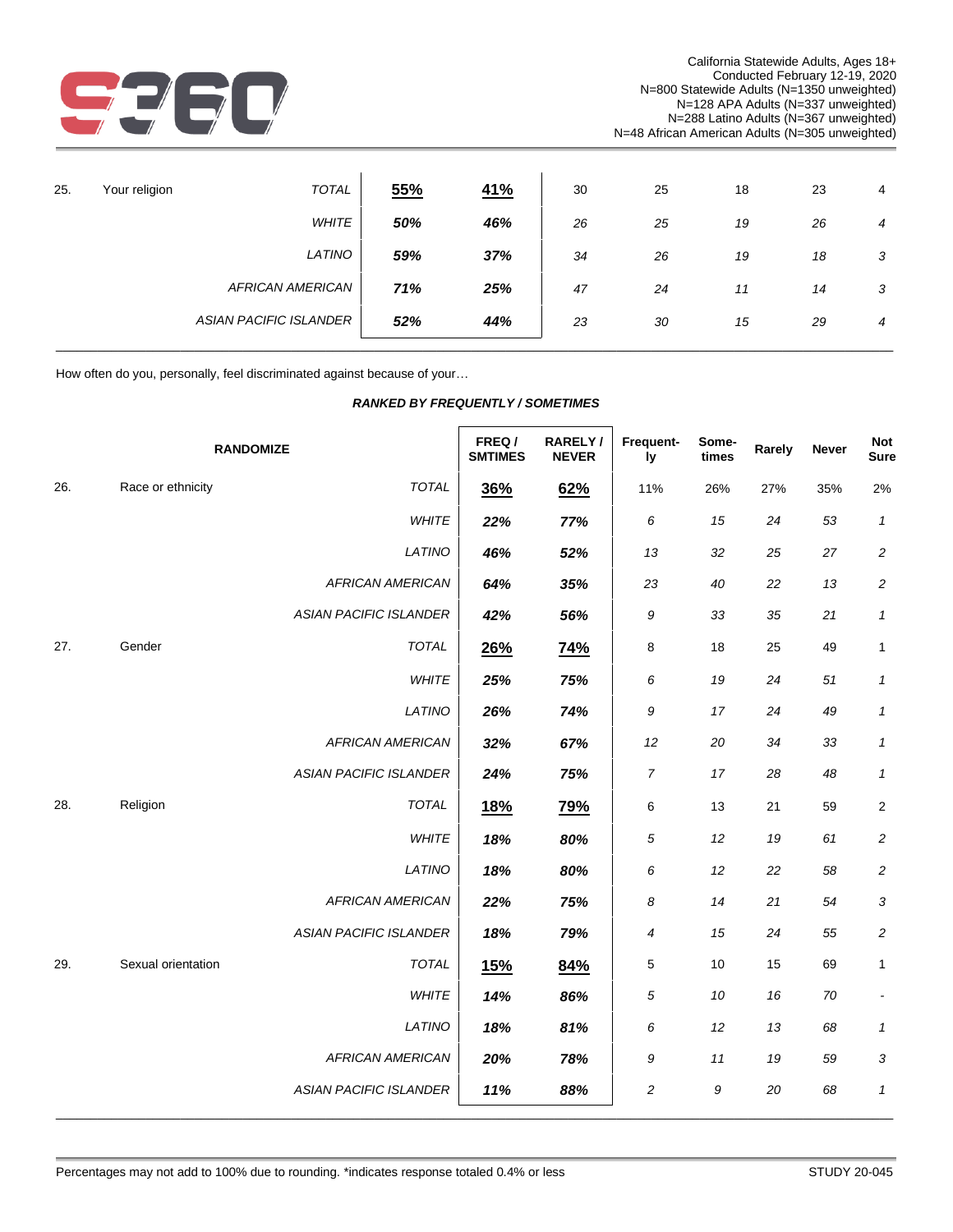

Below is a list of groups of people. Please indicate how often you think people in California who identify with that group are discriminated against.

| <b>RANDOMIZE</b>                                                    | <b>FRQ/SMT</b> | <b>RAR/NEV</b> | Freq.            | Smt.   | Rarely | Nev.             | <b>Not Sure</b> |
|---------------------------------------------------------------------|----------------|----------------|------------------|--------|--------|------------------|-----------------|
| <b>TOTAL</b><br>30.<br>African-Americans, or black people           | <u>75%</u>     | 21%            | 30%              | 44%    | 15%    | $6\%$            | $4\%$           |
| WHITE                                                               | 73%            | 23%            | 22               | $51\,$ | 19     | 4                | 4               |
| LATINO                                                              | 74%            | 22%            | 36               | 38     | 14     | 8                | 4               |
| <b>AFRICAN AMERICAN</b>                                             | 91%            | 7%             | 56               | 35     | 5      | 2                | $\overline{c}$  |
| <b>ASIAN PACIFIC ISLANDER</b>                                       | 72%            | 23%            | 28               | 43     | 15     | 8                | 6               |
| <b>TOTAL</b><br>31.<br>Latino people, or people of Hispanic descent | <b>73%</b>     | 23%            | 29               | 43     | 17     | 6                | 4               |
| WHITE                                                               | 69%            | 27%            | 22               | 48     | 22     | $\sqrt{5}$       | 4               |
| LATINO                                                              | 79%            | 19%            | 37               | 42     | 13     | 6                | 2               |
| <b>AFRICAN AMERICAN</b>                                             | 83%            | 12%            | 44               | 40     | 10     | $\boldsymbol{2}$ | 5               |
| ASIAN PACIFIC ISLANDER                                              | 62%            | 29%            | 24               | 38     | 22     | 7                | 9               |
| Lesbian, gay, bisexual, transgender, or queer people TOTAL<br>32.   | <u>70%</u>     | 24%            | 27               | 42     | 16     | 8                | 7               |
| WHITE                                                               | 69%            | 23%            | 20               | 49     | 17     | 6                | 8               |
| LATINO                                                              | 72%            | 23%            | 37               | 35     | 14     | 9                | 6               |
| <b>AFRICAN AMERICAN</b>                                             | 78%            | 14%            | 39               | 39     | 10     | 3                | 8               |
| <b>ASIAN PACIFIC ISLANDER</b>                                       | 64%            | 29%            | 20               | 44     | 20     | 9                | 7               |
| Women<br><b>TOTAL</b><br>33.                                        | 65%            | 31%            | $17$             | 48     | 23     | 8                | 5               |
| WHITE                                                               | 62%            | 34%            | 16               | 46     | 28     | 6                | 4               |
| LATINO                                                              | 68%            | 28%            | 20               | 49     | 18     | 10               | 3               |
| <b>AFRICAN AMERICAN</b>                                             | 75%            | 19%            | 24               | 51     | 15     | 3                | 6               |
| <b>ASIAN PACIFIC ISLANDER</b>                                       | 58%            | 35%            | 12               | 46     | 27     | 7                | $\overline{7}$  |
| TOTAL<br>34.<br>Asians, or people of Asian descent                  | 55%            | 39%            | 11               | 44     | 30     | 9                | 6               |
| WHITE                                                               | 51%            | 44%            | $\boldsymbol{7}$ | 44     | 38     | 6                | 5               |
| LATINO                                                              | 56%            | 38%            | 12               | 44     | 26     | 12               | 6               |
| <b>AFRICAN AMERICAN</b>                                             | 55%            | 36%            | 13               | 43     | 30     | 6                | 9               |
| <b>ASIAN PACIFIC ISLANDER</b>                                       | 63%            | 30%            | 16               | 47     | 24     | $\overline{7}$   | 6               |
| 35.<br>Caucasians, or white people<br><b>TOTAL</b>                  | 28%            | 66%            | $\overline{7}$   | 21     | 37     | 29               | 6               |
| WHITE                                                               | 35%            | 61%            | 11               | 24     | 43     | 18               | 4               |
| LATINO                                                              | 24%            | 69%            | 5                | 19     | 35     | 35               | 6               |
| <b>AFRICAN AMERICAN</b>                                             | 19%            | 77%            | $\overline{7}$   | 11     | 32     | 46               | 4               |
| <b>ASIAN PACIFIC ISLANDER</b>                                       | 23%            | 69%            | 5                | 18     | 32     | 37               | 8               |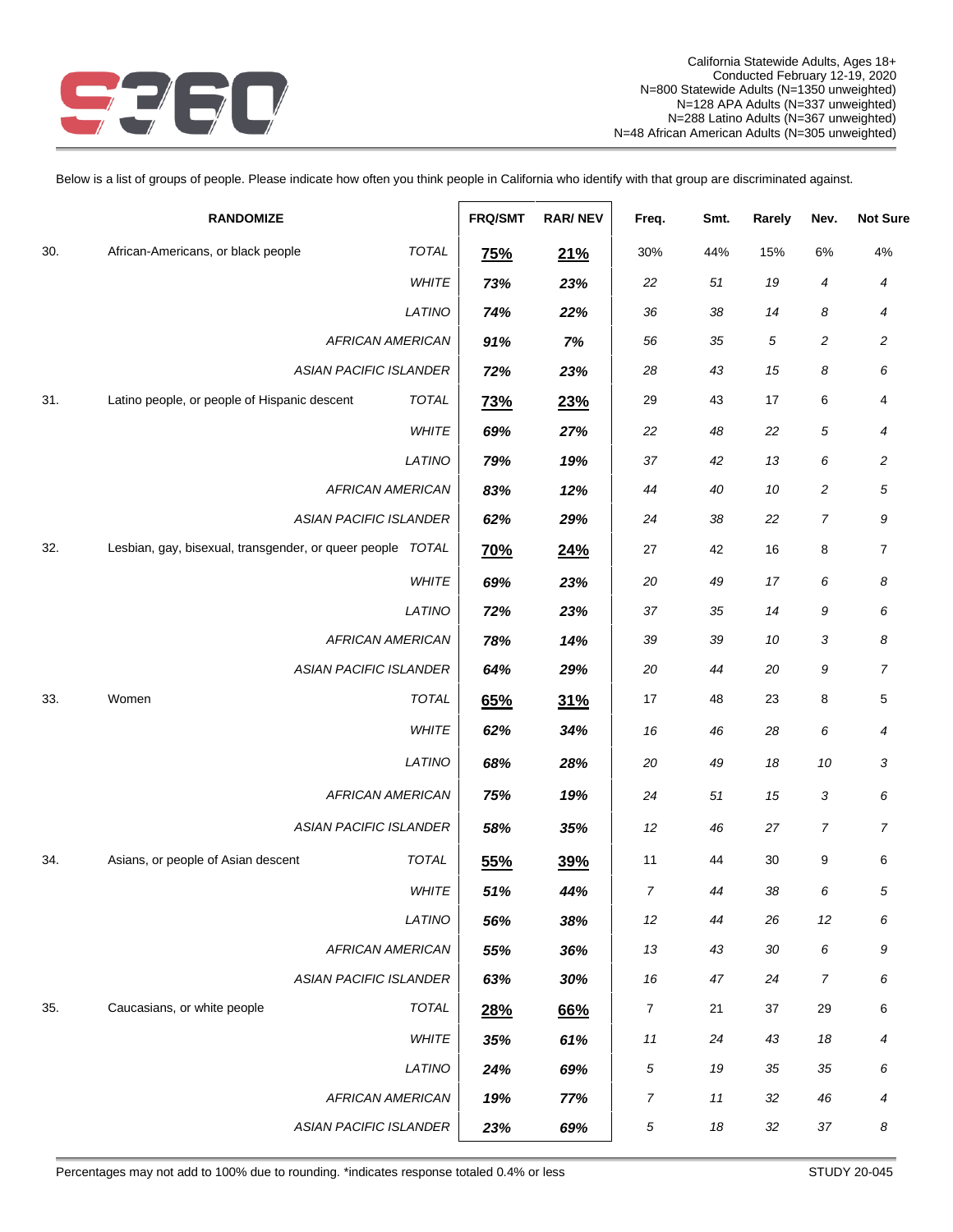

# **ROTATE Q36-40 WITH Q41-43**

Please indicate whether you believe people of your **race or ethnicity** face barriers when it comes to each of the following:

|     | <b>RANDOMIZE</b>                        |                               | <b>MAJOR</b><br>/ SOME | <b>MINOR</b><br>/ NO | Major<br><b>Barriers</b> | Some<br><b>Barriers</b> | <b>Minor</b><br><b>Barriers</b> | No<br><b>Barriers</b> | <b>Not</b><br><b>Sure</b> |
|-----|-----------------------------------------|-------------------------------|------------------------|----------------------|--------------------------|-------------------------|---------------------------------|-----------------------|---------------------------|
| 36. | Being treated fairly by law enforcement | <b>TOTAL</b>                  | 50%                    | 47%                  | 22%                      | 28%                     | 22%                             | 24%                   | $4\%$                     |
|     |                                         | WHITE                         | 30%                    | 68%                  | 10                       | 20                      | 25                              | 43                    | $\sqrt{2}$                |
|     |                                         | LATINO                        | 68%                    | 28%                  | 29                       | 39                      | $17$                            | $11$                  | 4                         |
|     |                                         | <b>AFRICAN AMERICAN</b>       | 84%                    | 12%                  | 66                       | 18                      | 8                               | 4                     | $\boldsymbol{4}$          |
|     |                                         | <b>ASIAN PACIFIC ISLANDER</b> | 42%                    | 51%                  | 15                       | 27                      | 35                              | 16                    | $\overline{7}$            |
| 37. | Getting job opportunities               | <b>TOTAL</b>                  | 49%                    | 47%                  | 15                       | 34                      | 25                              | 22                    | 4                         |
|     |                                         | WHITE                         | 33%                    | 64%                  | 8                        | 25                      | 26                              | 38                    | $\boldsymbol{4}$          |
|     |                                         | LATINO                        | 59%                    | 38%                  | 22                       | 37                      | 26                              | 12                    | 3                         |
|     |                                         | <b>AFRICAN AMERICAN</b>       | 82%                    | 14%                  | 36                       | 46                      | 10                              | 4                     | 4                         |
|     |                                         | <b>ASIAN PACIFIC ISLANDER</b> | 55%                    | 39%                  | 12                       | 43                      | 23                              | 16                    | 6                         |
| 38. | Being paid a fair wage                  | <b>TOTAL</b>                  | <u>48%</u>             | 48%                  | 19                       | 29                      | 24                              | 24                    | 4                         |
|     |                                         | WHITE                         | 30%                    | 67%                  | 10                       | 20                      | 27                              | 40                    | 2                         |
|     |                                         | LATINO                        | 60%                    | 37%                  | 29                       | 31                      | 22                              | 15                    | 4                         |
|     |                                         | <b>AFRICAN AMERICAN</b>       | 78%                    | 18%                  | 37                       | 41                      | 14                              | $\sqrt{5}$            | $\boldsymbol{4}$          |
|     |                                         | <b>ASIAN PACIFIC ISLANDER</b> | 51%                    | 42%                  | 14                       | 37                      | 27                              | 15                    | $\boldsymbol{7}$          |
| 39. | Being elected to political office       | <b>TOTAL</b>                  | 47%                    | <b>47%</b>           | 19                       | 28                      | 22                              | 24                    | 6                         |
|     |                                         | WHITE                         | 28%                    | 68%                  | 7                        | 21                      | 23                              | 44                    | 5                         |
|     |                                         | LATINO                        | 59%                    | 36%                  | 27                       | 32                      | 23                              | 13                    | $\sqrt{5}$                |
|     |                                         | <b>AFRICAN AMERICAN</b>       | 78%                    | 15%                  | 41                       | 37                      | 11                              | 4                     | $\overline{7}$            |
|     |                                         | <b>ASIAN PACIFIC ISLANDER</b> | 57%                    | 35%                  | 20                       | 36                      | 23                              | 12                    | 8                         |
| 40. | Getting into college                    | TOTAL                         | 40%                    | 56%                  | 11                       | 29                      | $27\,$                          | 29                    | 4                         |
|     |                                         | WHITE                         | 26%                    | 71%                  | 5                        | $21$                    | 28                              | 43                    | 4                         |
|     |                                         | LATINO                        | 52%                    | 46%                  | 16                       | 35                      | 24                              | 22                    | 3                         |
|     |                                         | <b>AFRICAN AMERICAN</b>       | 63%                    | 33%                  | 23                       | 40                      | 25                              | 8                     | 4                         |
|     |                                         | <b>ASIAN PACIFIC ISLANDER</b> | 41%                    | 52%                  | $10\,$                   | $31\,$                  | $31\,$                          | $21$                  | $\overline{7}$            |

\_\_\_\_\_\_\_\_\_\_\_\_\_\_\_\_\_\_\_\_\_\_\_\_\_\_\_\_\_\_\_\_\_\_\_\_\_\_\_\_\_\_\_\_\_\_\_\_\_\_\_\_\_\_\_\_\_\_\_\_\_\_\_\_\_\_\_\_\_\_\_\_\_\_\_\_\_\_\_\_\_\_\_\_\_\_\_\_\_\_\_\_\_\_\_\_\_\_\_\_\_\_\_\_\_\_\_\_\_\_\_\_\_\_\_\_\_\_\_\_\_

### *RANKED BY MAJOR / SOME BARRIERS*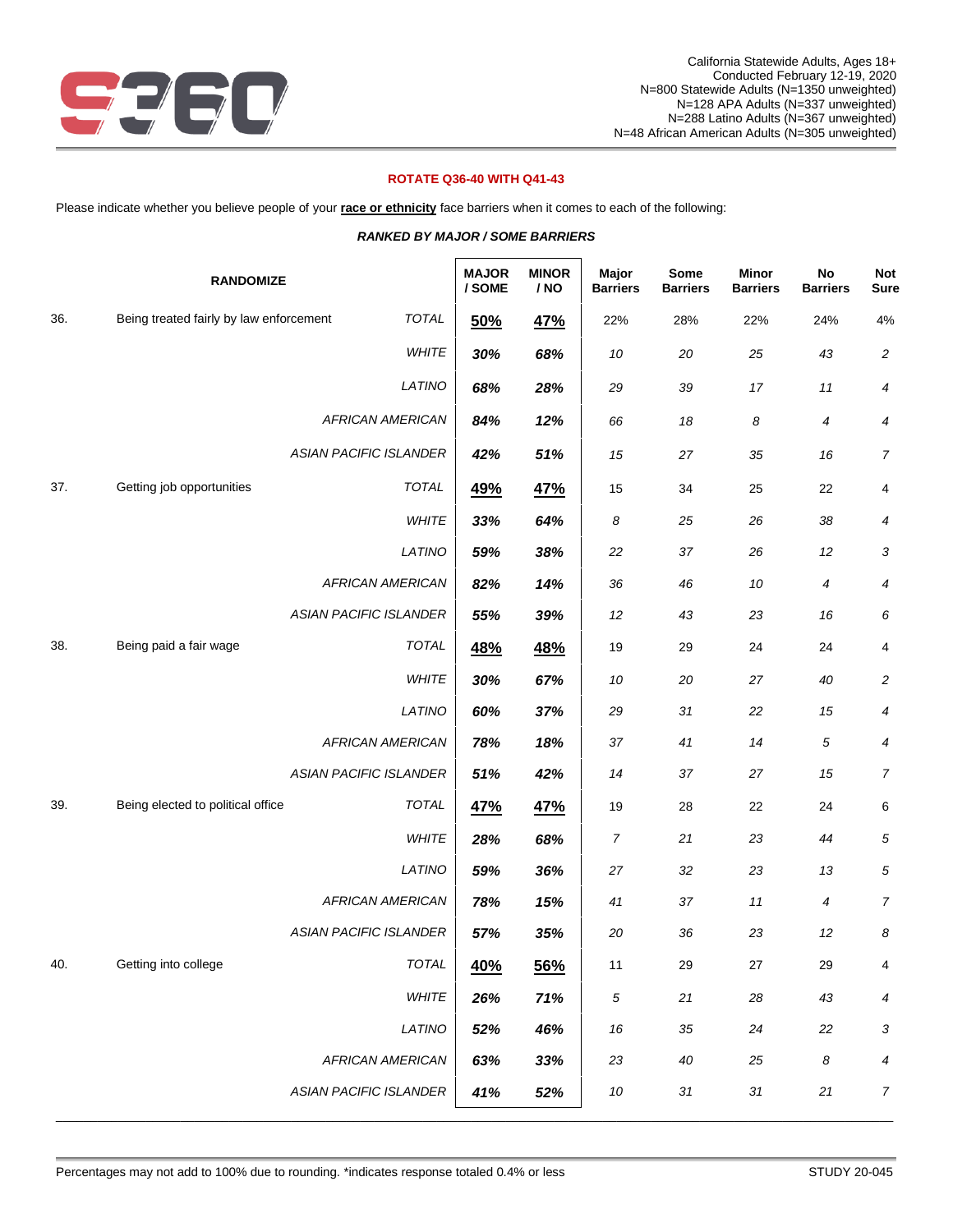

### Please indicate whether you believe people of your **gender** face barriers when it comes to each of the following:

| <b>MINOR</b><br><b>Minor</b><br><b>MAJOR</b><br><b>Major</b><br>Some<br><b>No</b><br><b>RANDOMIZE</b><br>/ SOME<br>/ NO<br><b>Barriers</b><br><b>Barriers</b><br><b>Barriers</b><br><b>Barriers</b><br>41.<br>TOTAL<br>Being paid a fair wage<br>49%<br>4%<br>47%<br>21%<br>29%<br>21%<br>26%<br><b>WHITE</b><br>56%<br>40%<br>3<br>16<br>25<br>21<br>35<br>LATINO<br>58%<br>39%<br>26<br>32<br>19<br>20<br>$\overline{c}$<br><b>AFRICAN AMERICAN</b><br>65%<br>32%<br>30<br>35<br>15<br>17<br>3<br><b>ASIAN PACIFIC ISLANDER</b><br>46%<br>47%<br>18<br>28<br>24<br>23<br>$\overline{7}$<br>Getting job opportunities<br><b>TOTAL</b><br>42.<br>48%<br><u>48%</u><br>15<br>33<br>23<br>25<br>$\overline{4}$<br><b>WHITE</b><br>39%<br>57%<br>32<br>10<br>29<br>25<br>4<br>LATINO<br>3<br>20<br>36<br>22<br>20<br>55%<br>42%<br>12<br><b>AFRICAN AMERICAN</b><br>27%<br>24<br>45<br>15<br>69%<br>4<br><b>ASIAN PACIFIC ISLANDER</b><br>24<br>25<br>$\overline{7}$<br>44%<br>49%<br>14<br>30<br><b>TOTAL</b><br>43.<br>Being elected to political office<br>47%<br>47%<br>20<br>27<br>21<br>27<br>6<br>26<br>19<br>37<br><b>WHITE</b><br>40%<br>56%<br>14<br>4<br>LATINO<br>26<br>25<br>25<br>18<br>6<br>51%<br>43%<br><b>AFRICAN AMERICAN</b><br>63%<br>30%<br>17<br>$\overline{7}$<br>31<br>32<br>13<br><b>ASIAN PACIFIC ISLANDER</b><br>19<br>27<br>8<br>17<br>29<br>46%<br>46% |  |  |  |  |                           |
|-----------------------------------------------------------------------------------------------------------------------------------------------------------------------------------------------------------------------------------------------------------------------------------------------------------------------------------------------------------------------------------------------------------------------------------------------------------------------------------------------------------------------------------------------------------------------------------------------------------------------------------------------------------------------------------------------------------------------------------------------------------------------------------------------------------------------------------------------------------------------------------------------------------------------------------------------------------------------------------------------------------------------------------------------------------------------------------------------------------------------------------------------------------------------------------------------------------------------------------------------------------------------------------------------------------------------------------------------------------------------------------|--|--|--|--|---------------------------|
|                                                                                                                                                                                                                                                                                                                                                                                                                                                                                                                                                                                                                                                                                                                                                                                                                                                                                                                                                                                                                                                                                                                                                                                                                                                                                                                                                                                   |  |  |  |  | <b>Not</b><br><b>Sure</b> |
|                                                                                                                                                                                                                                                                                                                                                                                                                                                                                                                                                                                                                                                                                                                                                                                                                                                                                                                                                                                                                                                                                                                                                                                                                                                                                                                                                                                   |  |  |  |  |                           |
|                                                                                                                                                                                                                                                                                                                                                                                                                                                                                                                                                                                                                                                                                                                                                                                                                                                                                                                                                                                                                                                                                                                                                                                                                                                                                                                                                                                   |  |  |  |  |                           |
|                                                                                                                                                                                                                                                                                                                                                                                                                                                                                                                                                                                                                                                                                                                                                                                                                                                                                                                                                                                                                                                                                                                                                                                                                                                                                                                                                                                   |  |  |  |  |                           |
|                                                                                                                                                                                                                                                                                                                                                                                                                                                                                                                                                                                                                                                                                                                                                                                                                                                                                                                                                                                                                                                                                                                                                                                                                                                                                                                                                                                   |  |  |  |  |                           |
|                                                                                                                                                                                                                                                                                                                                                                                                                                                                                                                                                                                                                                                                                                                                                                                                                                                                                                                                                                                                                                                                                                                                                                                                                                                                                                                                                                                   |  |  |  |  |                           |
|                                                                                                                                                                                                                                                                                                                                                                                                                                                                                                                                                                                                                                                                                                                                                                                                                                                                                                                                                                                                                                                                                                                                                                                                                                                                                                                                                                                   |  |  |  |  |                           |
|                                                                                                                                                                                                                                                                                                                                                                                                                                                                                                                                                                                                                                                                                                                                                                                                                                                                                                                                                                                                                                                                                                                                                                                                                                                                                                                                                                                   |  |  |  |  |                           |
|                                                                                                                                                                                                                                                                                                                                                                                                                                                                                                                                                                                                                                                                                                                                                                                                                                                                                                                                                                                                                                                                                                                                                                                                                                                                                                                                                                                   |  |  |  |  |                           |
|                                                                                                                                                                                                                                                                                                                                                                                                                                                                                                                                                                                                                                                                                                                                                                                                                                                                                                                                                                                                                                                                                                                                                                                                                                                                                                                                                                                   |  |  |  |  |                           |
|                                                                                                                                                                                                                                                                                                                                                                                                                                                                                                                                                                                                                                                                                                                                                                                                                                                                                                                                                                                                                                                                                                                                                                                                                                                                                                                                                                                   |  |  |  |  |                           |
|                                                                                                                                                                                                                                                                                                                                                                                                                                                                                                                                                                                                                                                                                                                                                                                                                                                                                                                                                                                                                                                                                                                                                                                                                                                                                                                                                                                   |  |  |  |  |                           |
|                                                                                                                                                                                                                                                                                                                                                                                                                                                                                                                                                                                                                                                                                                                                                                                                                                                                                                                                                                                                                                                                                                                                                                                                                                                                                                                                                                                   |  |  |  |  |                           |
|                                                                                                                                                                                                                                                                                                                                                                                                                                                                                                                                                                                                                                                                                                                                                                                                                                                                                                                                                                                                                                                                                                                                                                                                                                                                                                                                                                                   |  |  |  |  |                           |
|                                                                                                                                                                                                                                                                                                                                                                                                                                                                                                                                                                                                                                                                                                                                                                                                                                                                                                                                                                                                                                                                                                                                                                                                                                                                                                                                                                                   |  |  |  |  |                           |
|                                                                                                                                                                                                                                                                                                                                                                                                                                                                                                                                                                                                                                                                                                                                                                                                                                                                                                                                                                                                                                                                                                                                                                                                                                                                                                                                                                                   |  |  |  |  |                           |

### *RANKED BY MAJOR / SOME BARRIERS*

Just a few more questions. How much do you agree or disagree with the following statements? Remember, your answers are confidential.

|     | <b>RANDOMIZE</b>                                                                       |              | <b>TOTAL</b><br><b>AGREE</b> | <b>TOTAL</b><br><b>DISAGREE</b> | <b>Strngly</b><br>Agree | <b>Smwt</b><br>Agree | <b>Smwt</b><br><b>Disagree</b> | <b>Strngly</b><br>Disagree | <b>Not</b><br><b>Sure</b> |
|-----|----------------------------------------------------------------------------------------|--------------|------------------------------|---------------------------------|-------------------------|----------------------|--------------------------------|----------------------------|---------------------------|
| 44. | California offers people of my racial or ethnic<br>group the opportunity to get ahead. | <b>TOTAL</b> | 69%                          | 24%                             | 22%                     | 47%                  | 18%                            | 6%                         | 7%                        |
|     |                                                                                        | <b>WHITE</b> | 70%                          | 23%                             | 26                      | 44                   | 17                             | 6                          | 7                         |
|     |                                                                                        | LATINO       | 68%                          | 27%                             | 22                      | 45                   | 20                             | 6                          | 6                         |
|     | <b>AFRICAN AMERICAN</b>                                                                |              | 59%                          | 35%                             | 11                      | 48                   | 24                             | 12                         | 6                         |
|     | <b>ASIAN PACIFIC ISLANDER</b>                                                          |              | 72%                          | 18%                             | 15                      | 57                   | 12                             | 6                          | 10                        |

\_\_\_\_\_\_\_\_\_\_\_\_\_\_\_\_\_\_\_\_\_\_\_\_\_\_\_\_\_\_\_\_\_\_\_\_\_\_\_\_\_\_\_\_\_\_\_\_\_\_\_\_\_\_\_\_\_\_\_\_\_\_\_\_\_\_\_\_\_\_\_\_\_\_\_\_\_\_\_\_\_\_\_\_\_\_\_\_\_\_\_\_\_\_\_\_\_\_\_\_\_\_\_\_\_\_\_\_\_\_\_\_\_\_\_\_\_\_\_\_\_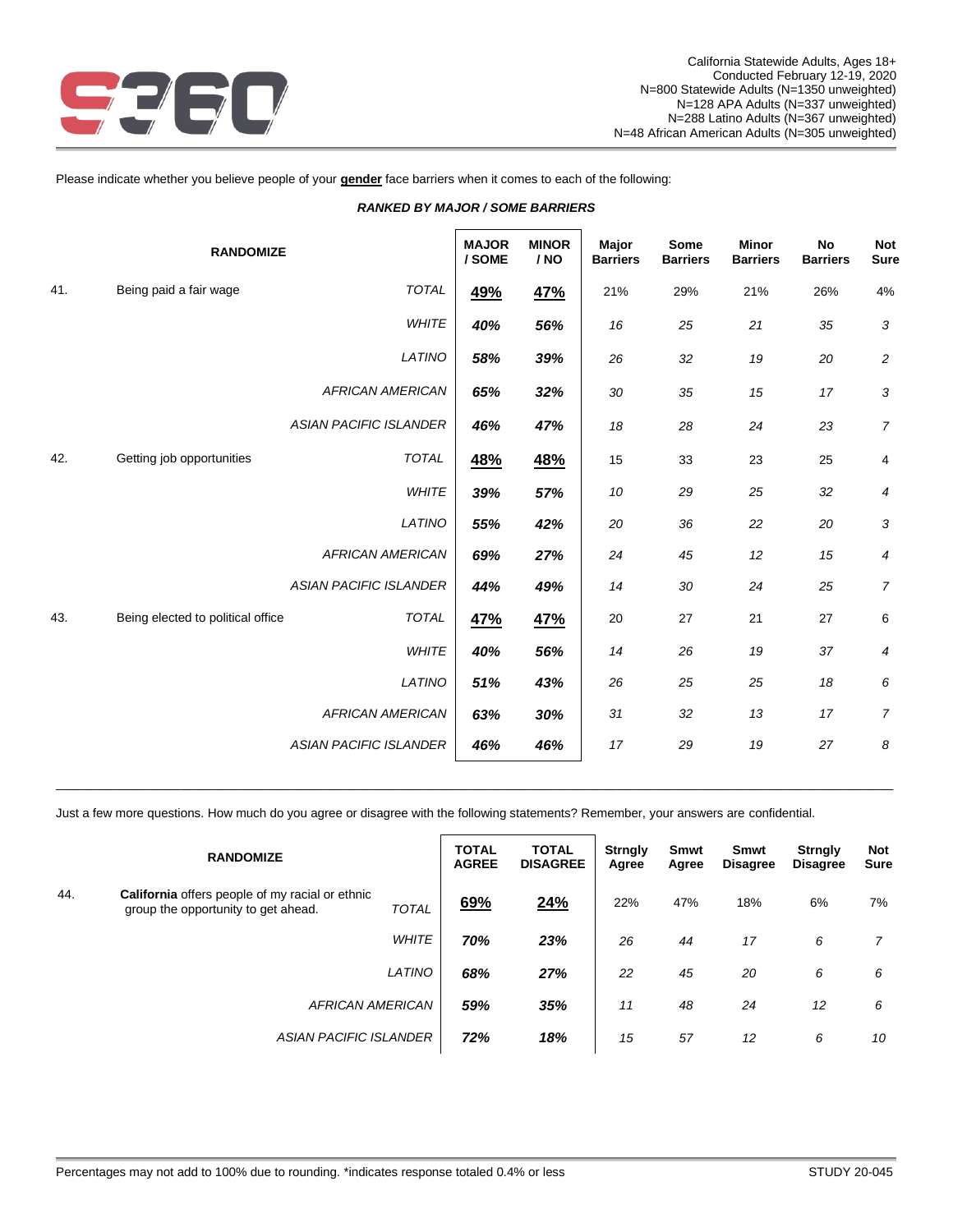

| 45. | The United States offers people of my racial or<br>ethnic group the opportunity to get ahead.<br><b>TOTAL</b>     | 65%        | 29% | 24 | 41     | 22 | 7              | 6                       |
|-----|-------------------------------------------------------------------------------------------------------------------|------------|-----|----|--------|----|----------------|-------------------------|
|     | <b>WHITE</b>                                                                                                      | 74%        | 21% | 35 | 29     | 17 | $\sqrt{3}$     | $\sqrt{5}$              |
|     | LATINO                                                                                                            | 60%        | 35% | 21 | 39     | 26 | 10             | $\sqrt{5}$              |
|     | <b>AFRICAN AMERICAN</b>                                                                                           | 48%        | 48% | 8  | 41     | 28 | 20             | 4                       |
|     | <b>ASIAN PACIFIC ISLANDER</b>                                                                                     | 60%        | 29% | 11 | 49     | 22 | $\overline{7}$ | 11                      |
| 46. | I share values more closely with people of my racial<br>or ethnic group than with people of other races. TOTAL    | 51%        | 38% | 14 | 37     | 26 | 12             | 10                      |
|     | <b>WHITE</b>                                                                                                      | 40%        | 48% | 10 | 31     | 33 | 15             | 12                      |
|     | LATINO                                                                                                            | 61%        | 33% | 20 | 41     | 23 | 10             | 6                       |
|     | <b>AFRICAN AMERICAN</b>                                                                                           | 61%        | 30% | 21 | 40     | 23 | 6              | 10                      |
|     | ASIAN PACIFIC ISLANDER                                                                                            | 55%        | 33% | 11 | 44     | 24 | 9              | 12                      |
| 47. | The media tends to depict people of my racial<br>or ethnic group unfairly.<br>TOTAL                               | 50%        | 40% | 16 | 34     | 23 | 16             | 10                      |
|     | WHITE                                                                                                             | 37%        | 56% | 12 | 24     | 24 | 32             | $\overline{7}$          |
|     | LATINO                                                                                                            | 62%        | 28% | 20 | 42     | 20 | $\overline{7}$ | 10                      |
|     | <b>AFRICAN AMERICAN</b>                                                                                           | 79%        | 16% | 42 | 36     | 14 | $\sqrt{3}$     | 5                       |
|     | ASIAN PACIFIC ISLANDER                                                                                            | 50%        | 35% | 10 | 39     | 26 | 9              | 15                      |
| 48. | Our country has over-corrected and gone too far<br>in its attempts to give everyone equal rights.<br><b>TOTAL</b> | <u>42%</u> | 48% | 17 | 25     | 23 | 25             | 10                      |
|     | WHITE                                                                                                             | 50%        | 43% | 24 | 27     | 19 | 24             | $\overline{7}$          |
|     | LATINO                                                                                                            | 38%        | 50% | 11 | 27     | 26 | 23             | 12                      |
|     | <b>AFRICAN AMERICAN</b>                                                                                           | 33%        | 60% | 10 | 23     | 17 | 44             | $\overline{7}$          |
|     | ASIAN PACIFIC ISLANDER                                                                                            | 40%        | 47% | 15 | 25     | 22 | 25             | 13                      |
| 49. | TOTAL<br>I often feel like a stranger in my own country.                                                          | 38%        | 58% | 9  | 29     | 24 | 34             | 4                       |
|     | WHITE                                                                                                             | 36%        | 60% | 10 | 26     | 19 | 41             | 4                       |
|     | LATINO                                                                                                            | 39%        | 58% | 9  | $30\,$ | 27 | 31             | $\overline{\mathbf{c}}$ |
|     | <b>AFRICAN AMERICAN</b>                                                                                           | 54%        | 43% | 16 | 39     | 17 | 26             | 3                       |
|     | <b>ASIAN PACIFIC ISLANDER</b>                                                                                     | 37%        | 57% | 7  | $30\,$ | 32 | 25             | 6                       |
|     |                                                                                                                   |            |     |    |        |    |                |                         |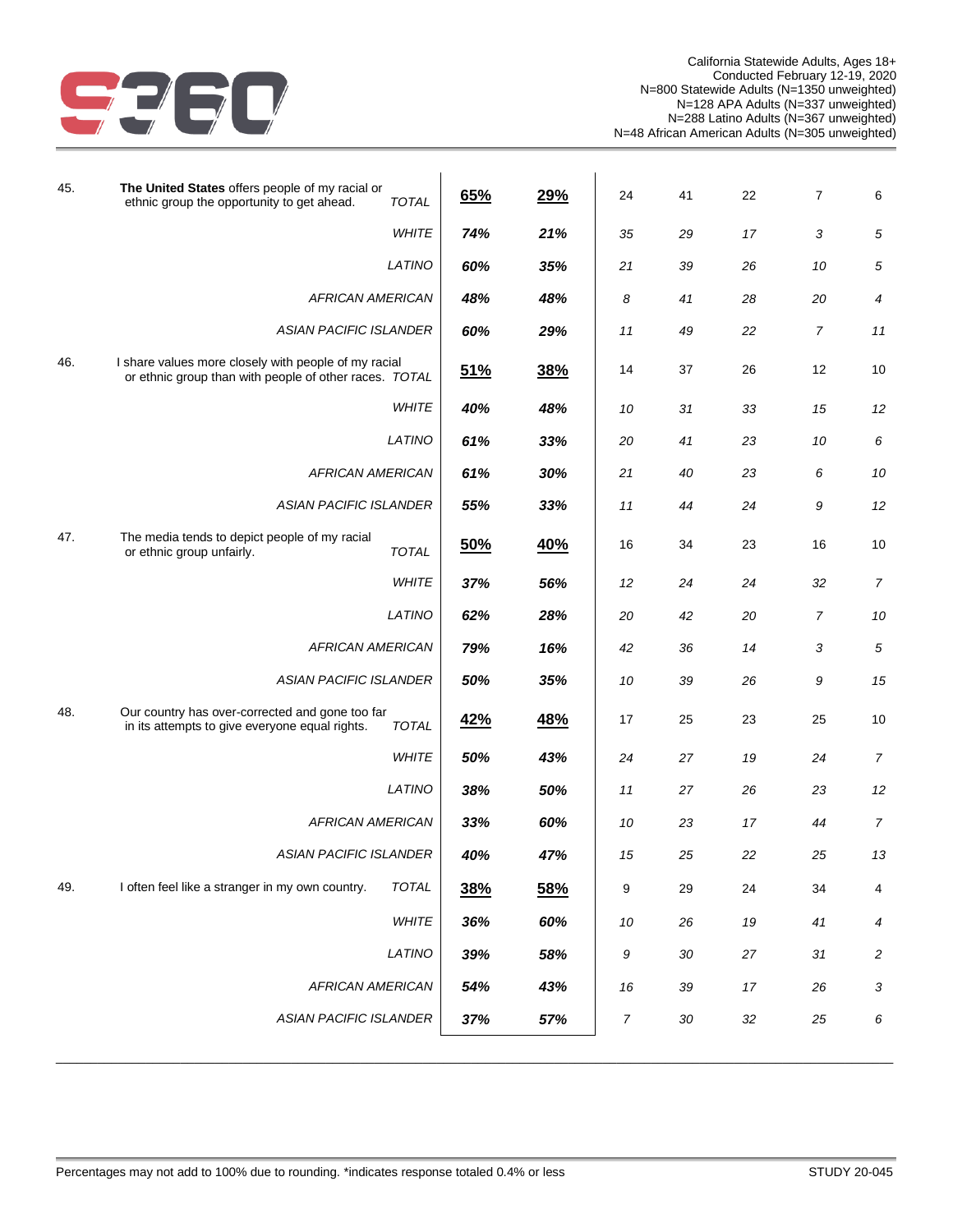

## **ROTATE Q50 WITH Q51**

Which of the following comes closest to your opinion, even if neither is exactly your opinion? **(ROTATE)**

|     |                                                                                                                                             | <b>TOTAL</b><br>$(1-3)$ | Much<br>closer<br>(1) | (2) | (3) | (4) | (5) | <b>Much</b><br>closer<br>(6) | <b>TOTAL</b><br>$(4-6)$ |                                                                                                                                      |
|-----|---------------------------------------------------------------------------------------------------------------------------------------------|-------------------------|-----------------------|-----|-----|-----|-----|------------------------------|-------------------------|--------------------------------------------------------------------------------------------------------------------------------------|
| 50. | In the future, people who share<br>my background, values, and<br>culture will become more<br>common and <i>more</i> accepted in<br>America. | 62%                     | 15                    | 17  | 30  | 19  | 11  | 8                            | 38%                     | In the future, people who<br>share my background,<br>values, and culture will<br>become less common and<br>less accepted in America. |
|     | <b>WHITE</b>                                                                                                                                | 50%                     | 10                    | 10  | 30  | 26  | 11  | 12                           | 50%                     |                                                                                                                                      |
|     | LATINO                                                                                                                                      | 69%                     | 22                    | 20  | 28  | 12  | 13  | 6                            | 31%                     |                                                                                                                                      |
|     | <b>AFRICAN AMERICAN</b>                                                                                                                     | 64%                     | 17                    | 20  | 27  | 15  | 10  | 11                           | 36%                     |                                                                                                                                      |
|     | <b>ASIAN PACIFIC ISLANDER</b>                                                                                                               | 71%                     | 11                    | 28  | 32  | 17  | 6   | 6                            | 29%                     |                                                                                                                                      |

Which of these do you think is a **bigger** problem in our country these days? **(ROTATE)**

|     |                                                                 | <b>TOTAL</b><br>$(1-3)$ | Much<br><b>Bigger</b><br>Prob<br>(1) | (2) | (3) | (4) | (5) | <b>Much</b><br><b>Bigger</b><br>Prob<br>(6) | <b>TOTAL</b><br>$(3-6)$ |                                                                    |
|-----|-----------------------------------------------------------------|-------------------------|--------------------------------------|-----|-----|-----|-----|---------------------------------------------|-------------------------|--------------------------------------------------------------------|
| 51. | People not seeing discrimination<br>where it really DOES exist. | 60%                     | 28                                   | 15  | 18  | 17  | 9   | 14                                          | <b>40%</b>              | People seeing<br>discrimination where it<br>really does NOT exist. |
|     | <b>WHITE</b>                                                    | 53%                     | 24                                   | 14  | 14  | 18  | 11  | 18                                          | 47%                     |                                                                    |
|     | LATINO                                                          | 58%                     | 28                                   | 12  | 18  | 20  | 9   | 12                                          | 42%                     |                                                                    |
|     | <b>AFRICAN AMERICAN</b>                                         | 78%                     | 48                                   | 16  | 14  | 11  | 5   | 6                                           | 22%                     |                                                                    |
|     | <b>ASIAN PACIFIC ISLANDER</b>                                   | 72%                     | 26                                   | 21  | 25  | 12  | 8   | 8                                           | 28%                     |                                                                    |

#### **DEMOGRAPHICS<sup>1</sup>**

These last few questions are for statistical purposes.

52. In your home, do you only speak English, do you speak a mix of English and another language, or do you mostly speak a language other than English in your home?

\_\_\_\_\_\_\_\_\_\_\_\_\_\_\_\_\_\_\_\_\_\_\_\_\_\_\_\_\_\_\_\_\_\_\_\_\_\_\_\_\_\_\_\_\_\_\_\_\_\_\_\_\_\_\_\_\_\_\_\_\_\_\_\_\_\_\_\_\_\_\_\_\_\_\_\_\_\_\_\_\_\_\_\_\_\_\_\_\_\_\_\_\_\_\_\_\_\_\_\_\_\_\_\_\_\_\_\_\_\_\_\_\_\_\_\_\_\_\_\_\_

| Speak a mix of English and another language 33 |   |
|------------------------------------------------|---|
|                                                | ÷ |

53. Are you at least 18 years old?

| $- -$ |  |
|-------|--|
|       |  |

 $1$  Questions 52-59 were asked at the beginning of the survey.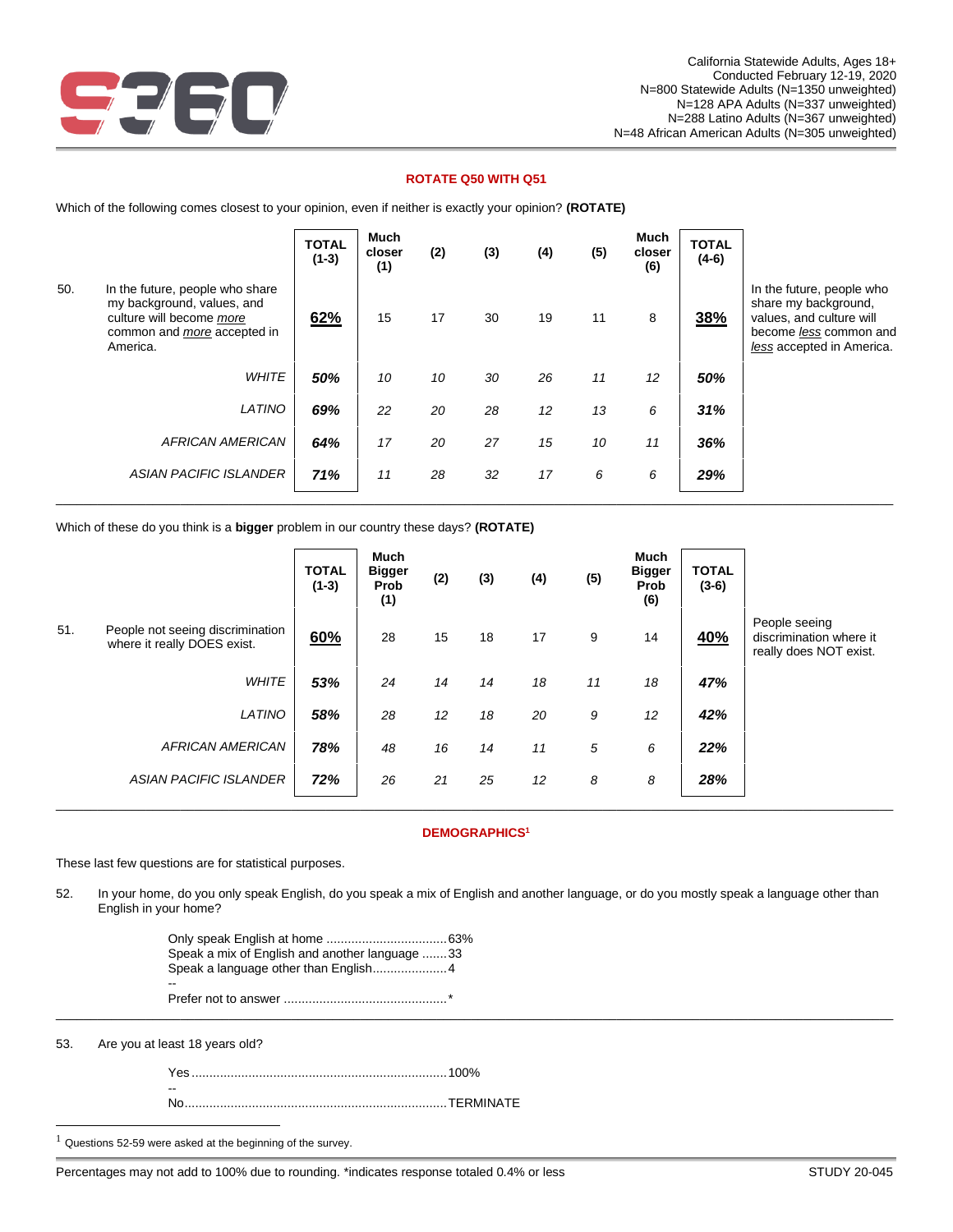

| 54. | Are you a citizen of the United States and currently living in the state of California?           |  |  |  |  |  |
|-----|---------------------------------------------------------------------------------------------------|--|--|--|--|--|
|     |                                                                                                   |  |  |  |  |  |
|     |                                                                                                   |  |  |  |  |  |
| 55. | In what year were you born?                                                                       |  |  |  |  |  |
|     |                                                                                                   |  |  |  |  |  |
|     |                                                                                                   |  |  |  |  |  |
|     |                                                                                                   |  |  |  |  |  |
|     |                                                                                                   |  |  |  |  |  |
|     |                                                                                                   |  |  |  |  |  |
| 56. | In order to ensure our questions are relevant to you, please select the county in which you live. |  |  |  |  |  |
|     |                                                                                                   |  |  |  |  |  |
|     |                                                                                                   |  |  |  |  |  |
|     | San Diego / Orange Counties  16                                                                   |  |  |  |  |  |
|     |                                                                                                   |  |  |  |  |  |
|     |                                                                                                   |  |  |  |  |  |
|     |                                                                                                   |  |  |  |  |  |
| 57. | And please enter the 5-digit zip code in which you live.                                          |  |  |  |  |  |
| 58. | How would you describe your gender?                                                               |  |  |  |  |  |
|     |                                                                                                   |  |  |  |  |  |
|     |                                                                                                   |  |  |  |  |  |
|     |                                                                                                   |  |  |  |  |  |
|     |                                                                                                   |  |  |  |  |  |
|     |                                                                                                   |  |  |  |  |  |
| 59. | Which of the following best describes your race?                                                  |  |  |  |  |  |
|     |                                                                                                   |  |  |  |  |  |
|     |                                                                                                   |  |  |  |  |  |
|     |                                                                                                   |  |  |  |  |  |
|     |                                                                                                   |  |  |  |  |  |
|     |                                                                                                   |  |  |  |  |  |
|     |                                                                                                   |  |  |  |  |  |
|     |                                                                                                   |  |  |  |  |  |
| 60. | What is the highest level of education you have fully completed?                                  |  |  |  |  |  |
|     |                                                                                                   |  |  |  |  |  |
|     |                                                                                                   |  |  |  |  |  |
|     | Some college or associates degree 38                                                              |  |  |  |  |  |
|     |                                                                                                   |  |  |  |  |  |
|     | Postgraduate or advanced degree  12                                                               |  |  |  |  |  |
|     |                                                                                                   |  |  |  |  |  |
|     |                                                                                                   |  |  |  |  |  |
|     |                                                                                                   |  |  |  |  |  |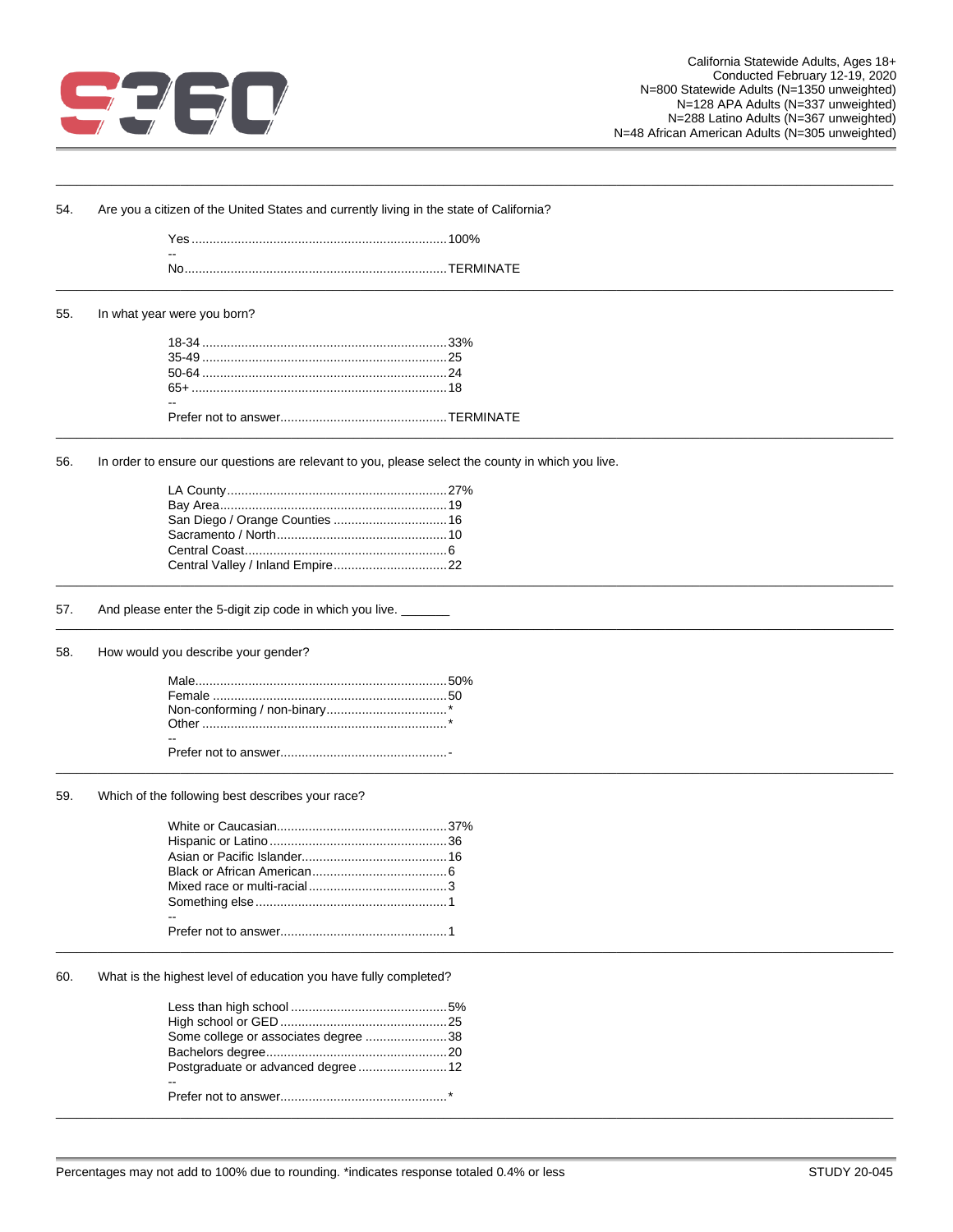

61. Regardless of how you might vote, in politics, as of today, which of the following best describes how you consider yourself?

| Independent, lean Democratic  11 |  |
|----------------------------------|--|
|                                  |  |
|                                  |  |
|                                  |  |
|                                  |  |
|                                  |  |
|                                  |  |
|                                  |  |

62. Thinking in political terms, would you say that you are **(ROTATE TOP TO BOTTOM, BOTTOM TO TOP)** Conservative, Moderate, or Liberal?

\_\_\_\_\_\_\_\_\_\_\_\_\_\_\_\_\_\_\_\_\_\_\_\_\_\_\_\_\_\_\_\_\_\_\_\_\_\_\_\_\_\_\_\_\_\_\_\_\_\_\_\_\_\_\_\_\_\_\_\_\_\_\_\_\_\_\_\_\_\_\_\_\_\_\_\_\_\_\_\_\_\_\_\_\_\_\_\_\_\_\_\_\_\_\_\_\_\_\_\_\_\_\_\_\_\_\_\_\_\_\_\_\_\_\_\_\_\_\_\_\_

| -- |  |
|----|--|
|    |  |

63. Which of the following best describes the community you live in?

64. Please indicate which of the following best describes your household income from all sources in 2019? Your best guess is fine.

\_\_\_\_\_\_\_\_\_\_\_\_\_\_\_\_\_\_\_\_\_\_\_\_\_\_\_\_\_\_\_\_\_\_\_\_\_\_\_\_\_\_\_\_\_\_\_\_\_\_\_\_\_\_\_\_\_\_\_\_\_\_\_\_\_\_\_\_\_\_\_\_\_\_\_\_\_\_\_\_\_\_\_\_\_\_\_\_\_\_\_\_\_\_\_\_\_\_\_\_\_\_\_\_\_\_\_

| At least \$100,000 but less than \$200,000 16 |
|-----------------------------------------------|
|                                               |
| $- -$                                         |
|                                               |
|                                               |